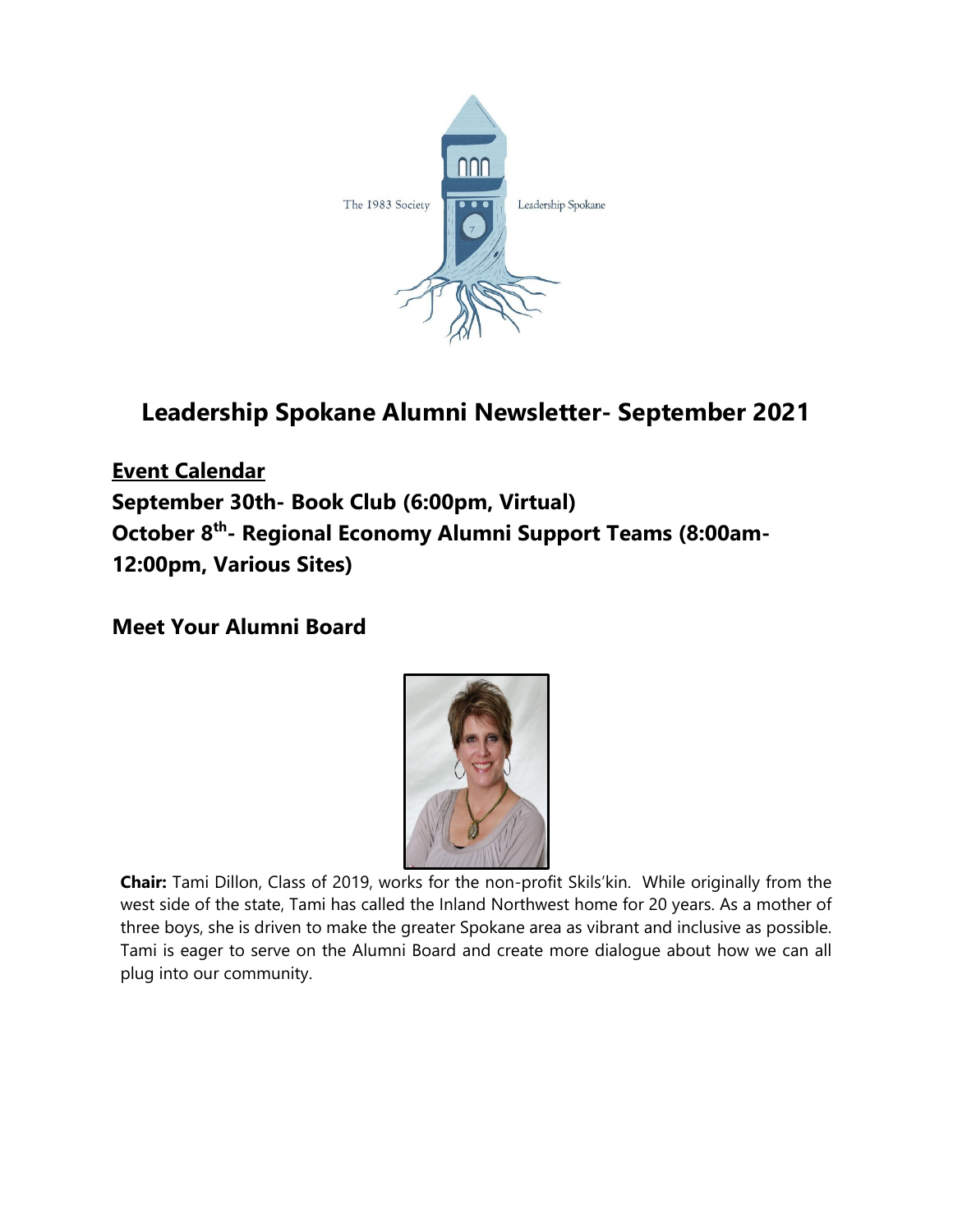

**Vice-Chair:** Ryan T. Smith, Class of 2018, also serves as a board member for the Spokane County Veterans Advisory Board. In his civilian employment, Ryan assists Army National Guard Brigade Combat Teams in training for upcoming missions. In the Reserves, Colonel Smith currently serves as the Army Emergency Preparedness Liaison Officer (EPLO) for the State of Washington & FEMA Region X. Ryan is originally from Ione, Washington, and returned to Spokane area after 8 years on Active Duty.



**Secretary:** Brandon Crane, Class of 2019, is a Spokane and eastern Washington native growing up on the south hill and in Pullman around his grandparent's wheat farm. He's a graduate from SFCC and WSU and serves the Spokane community as a mechanical engineer for FSi Engineers, a member of the Inland Northwest chapter of ASHRAE, a den leader for his local scout pack, and a member of the Leadership Spokane Alumni Association.



Kelli Stewart Demarest, Class of 2016, has a passion for continued involvement in Leadership Spokane. She loves the relationships built and personal growth she has experienced through LS. She is a veteran Career and Technical Education teacher, currently teaching Graphic Design and acting as the Worksite Learning Coordinator at Ridgeline High School in the Central Valley School District. She has a previous eight-year career as the senior accountant for Gesa Credit Union in Richland, Washington. Kelli has been married to her high school sweetheart for 29 years. She loves her family which includes her husband, two adult daughters, son-in-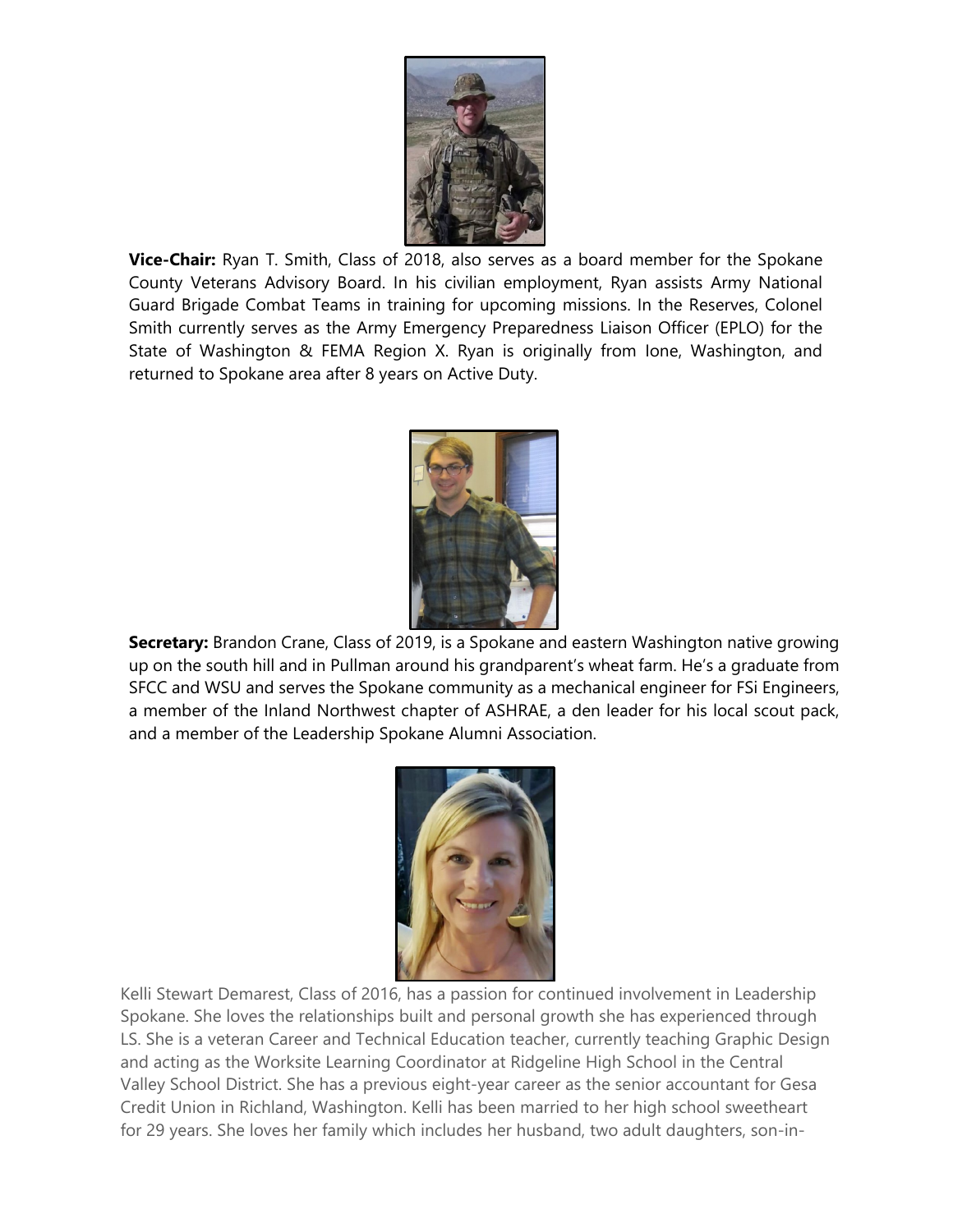law, two Boston Terriers, and of course her extended family. You will find her cheering for her two alma maters WSU and Gonzaga!



Britt DeTienne, Class of 2019, is the Marketing and Communications Manager at the Spokane International Airport. He is originally from Wichita, Kansas and has a Bachelor's and Master's Degree from the University of Kansas. In addition to the Alumni Board, he also serves on the Leadership Spokane Board. Britt and his wife Tiffany live in Spokane.



Korin Michielli, Class of 2021, is the development director at Joya Child & Family Development. She is a proud graduate of Eastern Washington University (GO EAGS) and a lifelong Spokane resident. Korin enjoys giving back to her community and is excited to continue to build relationships through Leadership Spokane's Alumni Board. Korin lives in Spokane Valley with her husband, son and two fur puppies.



Patty Shea, Class of 2003, is a Spokane native. She retired from Avista Utilities in 2019 after a 39-year career and immediately transitioned into starting her own business. She is owner of, Patty Shea Consulting, LLC, "Fixer of the Tough Stuff." She is a private pilot, motorcycle enthusiast, still loves driving her first car, a 1969 XR7 Cougar, and is finalizing the publication of her first book!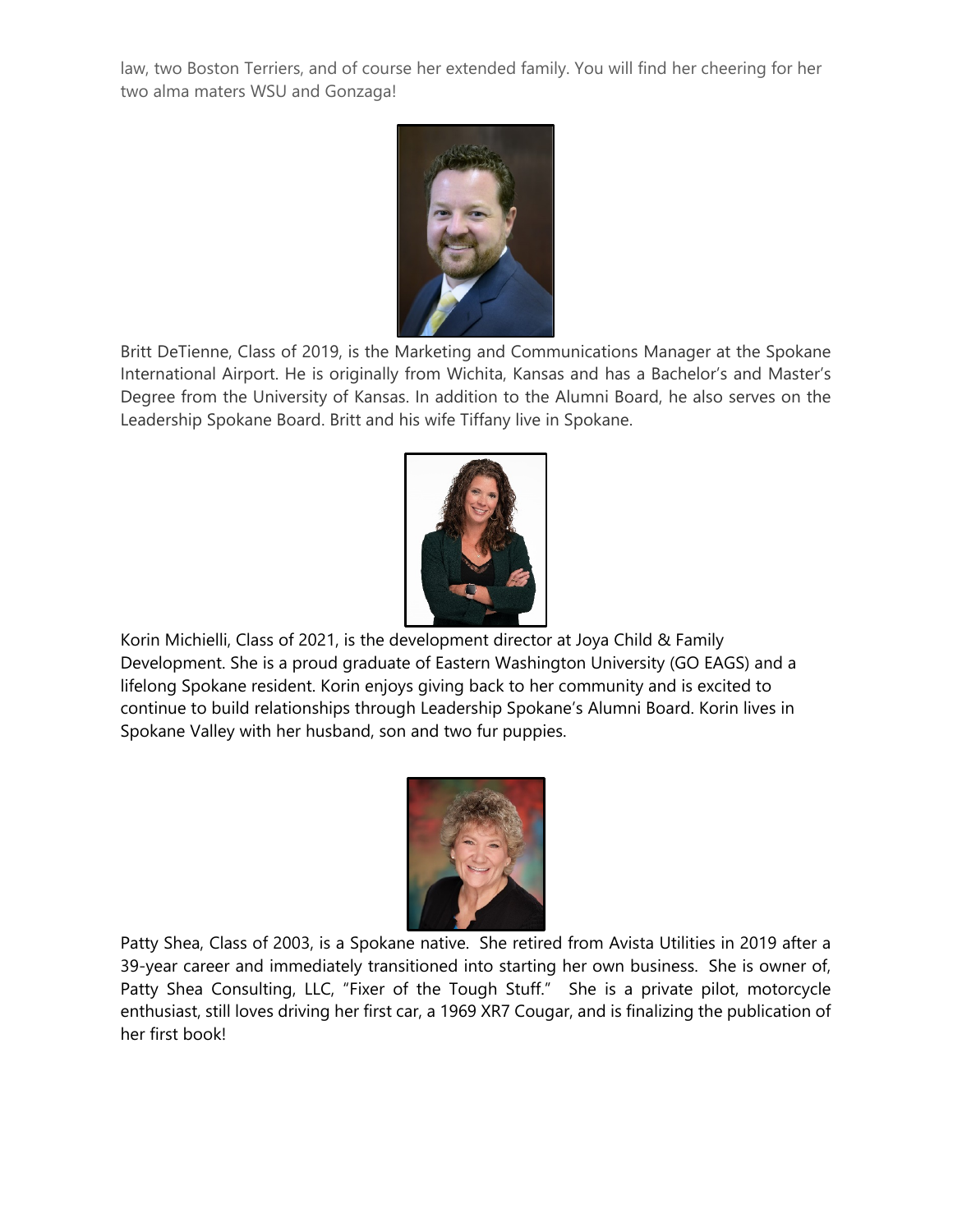

Whit Spencer, Class of 2018, has lived in Spokane for 40 years. A former Army Cavalry Scout, Whit serves the community as a Fire Equipment Operator and Paramedic for Spokane County Fire District 9. Whit also mobilizes to many of the wildfires in our region as a Logistics Section Chief with an all hazard incident management team. Whit is also a recent graduate of Whitworth University with a BA degree in Public Administration. During his time off from work Whit enjoys heading outdoors and can usually be found untying a knot in a fly line along one of our local rivers. Elysia Spencer, Class of 2016, and Whit have been married for 18 years and have two children, William (12), and Nicole (8).



Jason Verduzco, Class of 2021, is the Verizon Public Policy and Community Affairs Director for Eastern Washington and Idaho. He started his career with the Department of Transportation (Caltrans) in California and later moved to Spokane where he accepted a position with Bonneville Power Administration. Four years ago Verduzco moved into the wireless industry to work with Local and State Agencies to develop small cell deployment processes, wireless ordinances, and partnership agreements to help cities and communities access and develop technology.



Jen Westra, Class of 2020 (GOATs!), is the founder and coach at Life on Purpose Coaching. She loves being involved in the community and also serves on the boards of Spokane Public Radio and Girls on the Run. She lives with her husband and two cats and can often be found running or finding a sunny spot to enjoy a good book.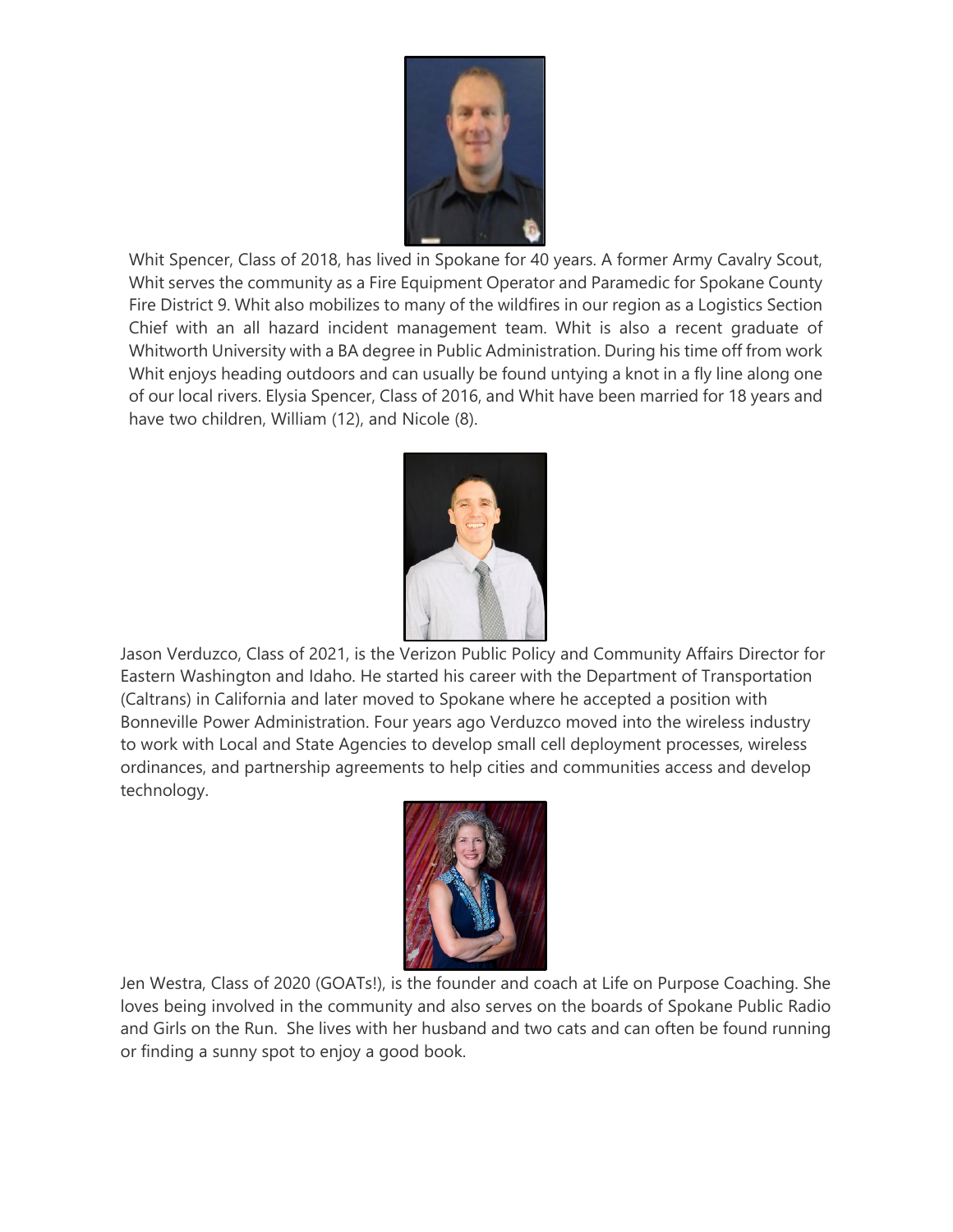

# **Book Club Gathering- Thursday, September 30th**

The Alumni Association's first Book Club event of the program year will take place on Thursday, September 30th. The group will view and discuss three powerful TedTalk presentations. A list of the videos is below, along with a link to each if you would like to view ahead of time:

Nashater Del Solheim: What Working With Pyschopaths Taught Me About Leadership [\(https://www.youtube.com/watch?v=pKMgG9xIfEg\)](https://www.youtube.com/watch?v=pKMgG9xIfEg) Simon Tam: Give Racism a Chance [\(https://www.youtube.com/watch?v=J0ruIuwb8vw\)](https://www.youtube.com/watch?v=J0ruIuwb8vw) Jann Freed: Embracing Death: Life Through a Different Lens [\(https://www.youtube.com/watch?v=0-5zSiuQD1o\)](https://www.youtube.com/watch?v=0-5zSiuQD1o)

The event will start at 6:00pm and take place virtually, and the Zoom meeting information will be posted on the Leadership Spokane Alumni Facebook group page closer to the event. We hope you can join us on September 30th!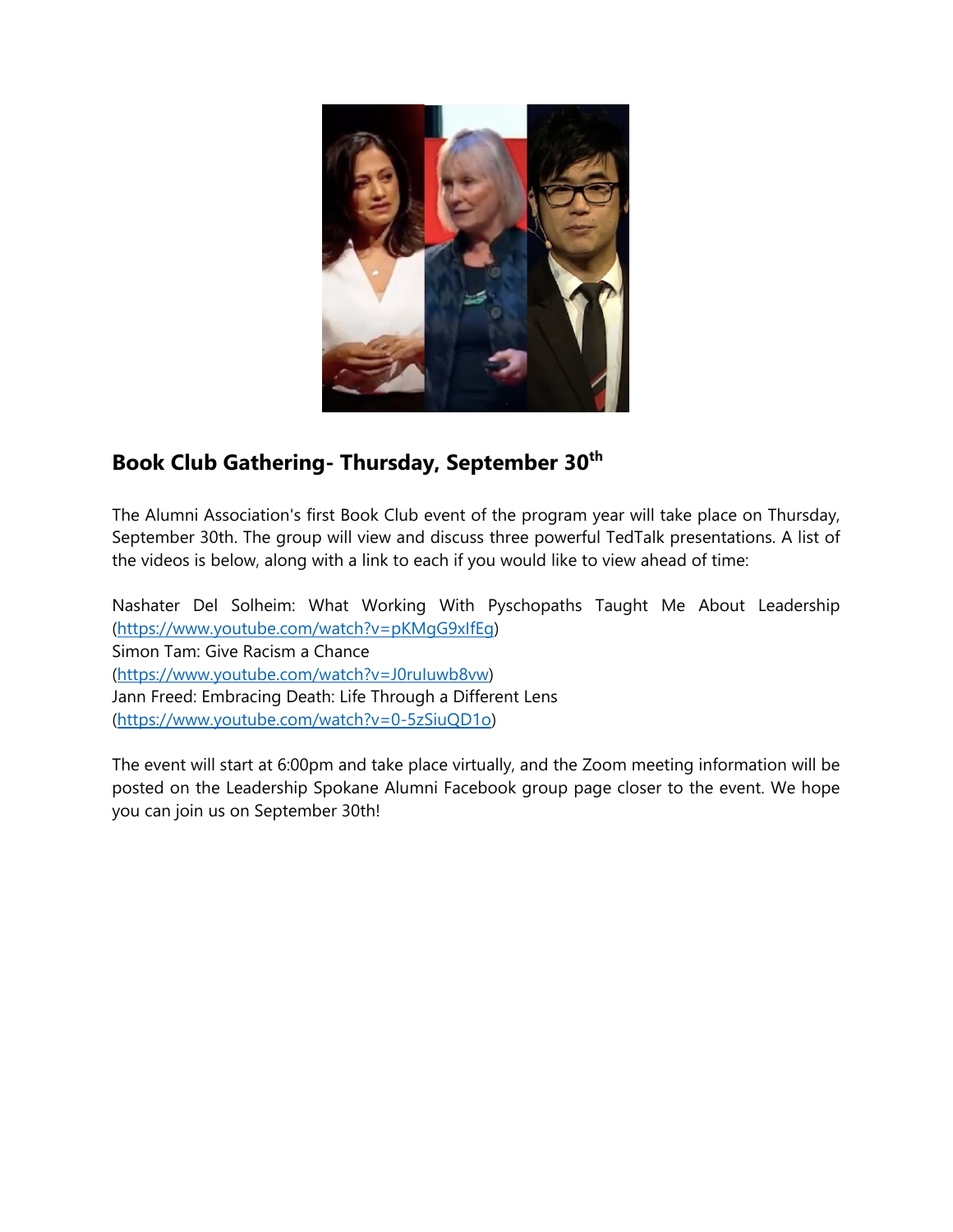### **Two Great Ways for Alumni to Connect with the Class of 2022!**



#### **Alumni Support Teams- Regional Economy Day- Friday, October 8th**

Leadership Spokane Alumni, how would you like to have some fun and get to meet members of the current class?

The Class of 2022's Regional Economy Day is taking place on Friday, October 8<sup>th</sup>, and as part of the class day members will be participating in a scavenger hunt that takes them to several area businesses impacting the Spokane economy. We're looking for a few alumni to station themselves at each check-in station and root on class members as they arrive at each location. You'll get a chance to interact with other alumni and introduce yourselves to the current class as they make their way through the hunt.

The scavenger hunt takes place from 8:00am-12:00pm. We're looking for a few volunteers to serve in two or four hour increments at each location. To see what locations are included in the hunt and to sign up go to [\(https://www.signupgenius.com/go/5080e48acac29a0f58-regional\)](https://www.signupgenius.com/go/5080e48acac29a0f58-regional).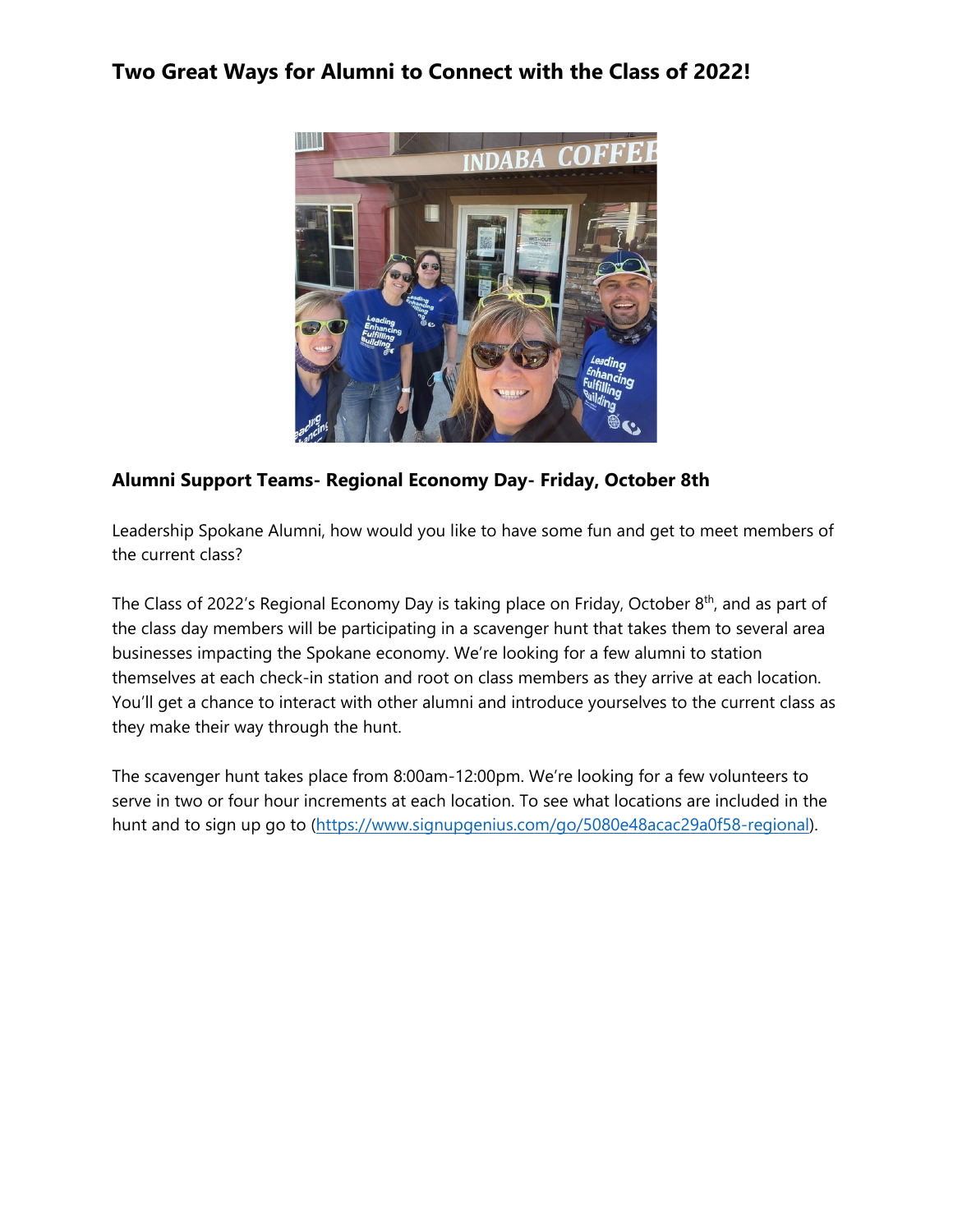

#### **Alumni Scan Teams**

Can't make it out to one of the scavenger hunt sites on October  $8<sup>th</sup>$ ! No problem. There is another great opportunity to interact with Class of 2022 members.

One of the highlights of being in Leadership Spokane is the opportunity to participate in a scan team. Not only does the group work together to prepare a topical presentation for the class, they also have the chance to get to know each other in the process. Good news, Leadership Spokane Alumni- you now have the chance to relive the experience by serving on an Alumni Scan Team!

At each class day an Alumni Scan team will have the floor for one hour. During that time they can discuss the day's topic with the Class of 2022 in any way they like, such as an activity, presentation, game etc. It's up to you!

Alumni Scan Teams are needed for the following days: Governance (Nov. 5); Communication (Dec. 3); Diversity, Equity and Inclusion (Jan. 7); Education (Feb. 4); Human Needs (Mar. 4); Arts (Apr. 15); and Healthy Communities (May 6). If you are interested in signing up to be part of an Alumni scan team, email [leadership@leadershipspokane.org.](mailto:leadership@leadershipspokane.org) 

### **Join The 1983 Society!**

Leadership Spokane Alumni, have you joined The 1983 Society yet?

Your Leadership Spokane experience doesn't have to end at commencement. To help continue and enhance your experience further, and make your involvement as a Leadership Spokane alum as meaningful as possible, become a member of The 1983 Society. Formerly The Legacy Society, The 1983 Society's mission is to build and foster a legacy of leadership in the Spokane area through GROWth opportunities that effectively strengthen our community. These opportunities include networking, educational and community service events throughout the year that are only offered to 1983 Society members.